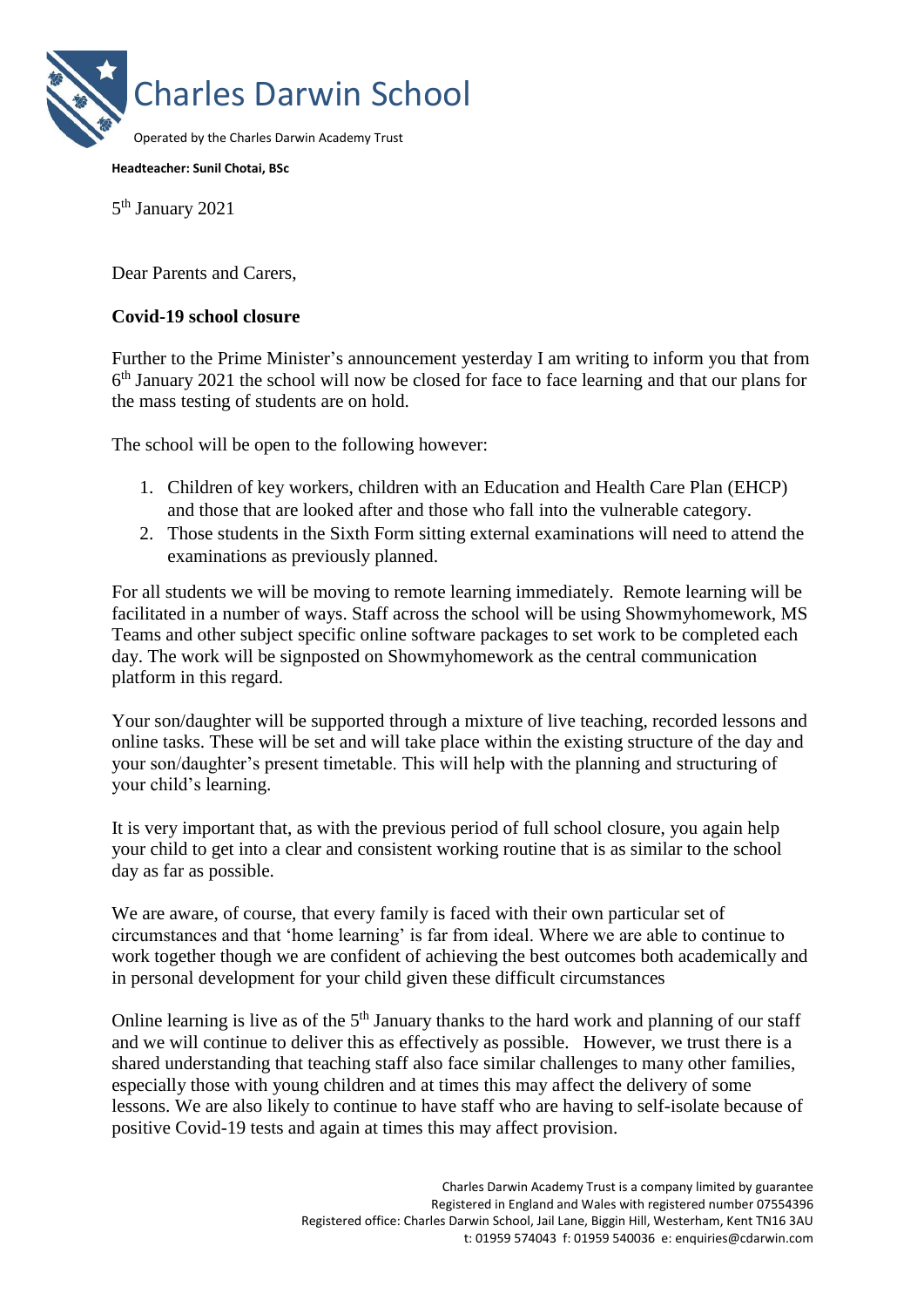For details of our Remote Learning policy and links to online platforms please see the link below to our website.

<https://www.cdarwin.com/page/?title=Remote+LEarning&pid=403>

In preparation for the possibility of remote learning all students have been provided with login details for all the necessary software, should there be any access issues please do contact the class teacher or the relevant Achievement Coordinator for the year group as listed below.

| Mr. Woods    | gwo @cdarwin.com             |
|--------------|------------------------------|
| Mr. Bidwell  | jbi@cdarwin.com              |
|              | Miss Zysemil czy@cdarwin.com |
| Mrs. Tsang   | nts@cdarwin.com              |
| Mr. Lamb     | dla@cdarwin.com              |
| Mr Goss      | rgo@cdarwin.com              |
| Mrs. Furness | lfu@cdarwin.com              |
|              |                              |

It is our hope that all students will be able access the remote learning offer online, if however this is going to be difficult for you and your son/daughter then please do make contact with us via the Achievement Coordinator listed above so that we can explore together how we can help.

In order to guide students and parents with remote learning, class teachers have organised several documents some are available on our website. The most used are:

- 1. A log in post card this was completed during tutorial time and students were asked to stick this in their planner. So, all students should have a record of their log in details.
- 2. Online platforms page this is available on our website (link below) and is useful to access each online package used in the school.
- 3. Guide to remote working
- 4. How to support your child using GCSE Pod

For full details of our Remote Learning policy and links to online platforms please see the link below to our website:

<https://www.cdarwin.com/page/?title=Remote+LEarning&pid=403>

## **Public Examinations**

With regard to those students in Year 11 and Year 13 this will clearly be a time of considerable anxiety, whilst we await further updates from government, now that we have been told examinations will not take place "in the normal way in the summer". Whilst this might be the case, it is vitally important that every student recognises that their current work will have a direct and significant influence on final examination grades. It is additionally important therefore, for these students to continue to work hard, attend live lessons and complete work that is set for them.